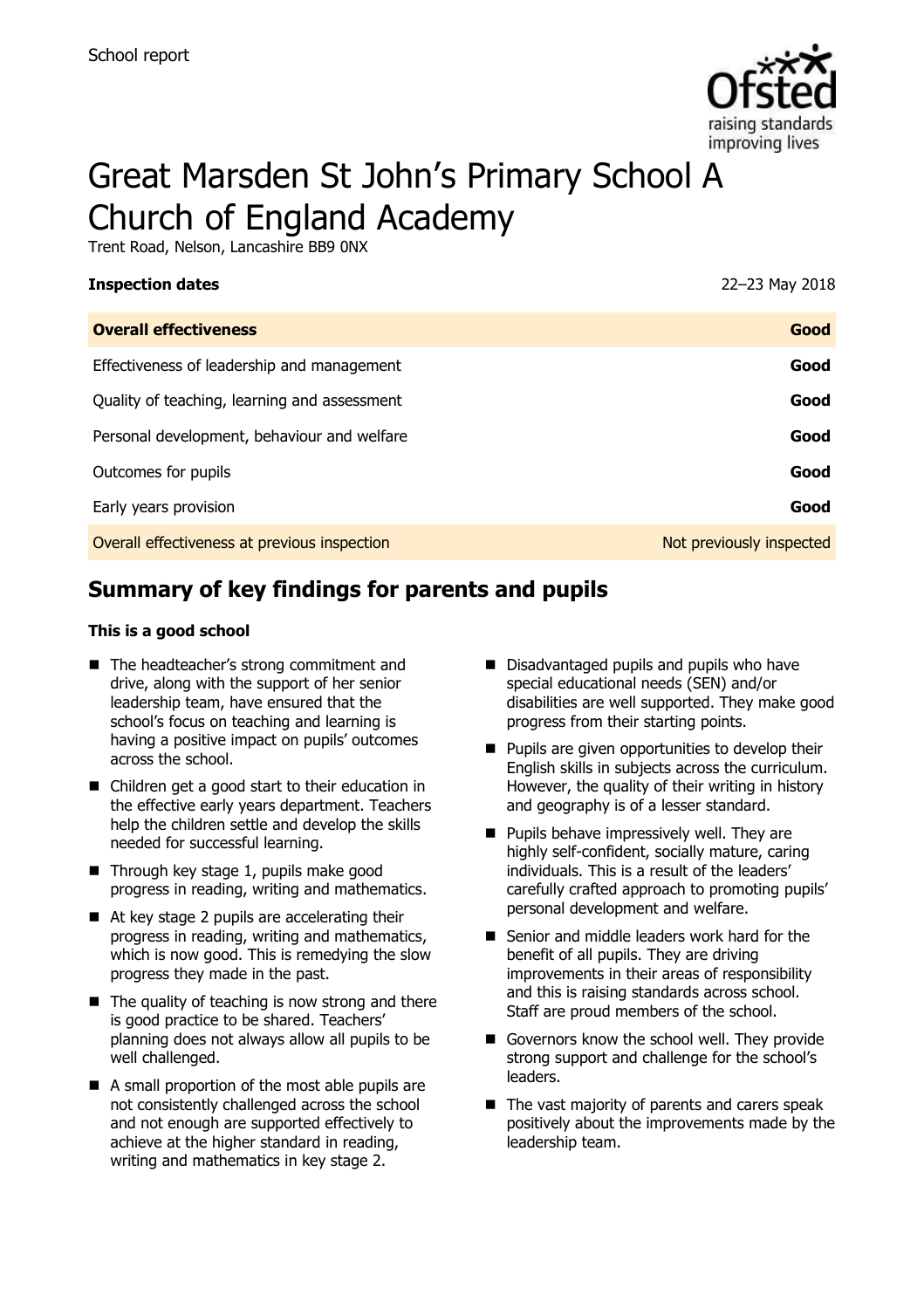

# **Full report**

## **What does the school need to do to improve further?**

- **Further improve teaching so that more is outstanding by:** 
	- ensuring that teachers plan sessions that allow pupils to make the best use of time to make even better progress
	- sharing the strong teaching practice in the school and across the trust.
- $\blacksquare$  Build on the improvements being made to ensure that more pupils achieve above the expected standard for their age in reading, writing and mathematics at the end of key stage 2.
- **Providing more opportunities for pupils to write in history and geography and ensure** that teachers check that it is of the same standard as the pupils write in their English books.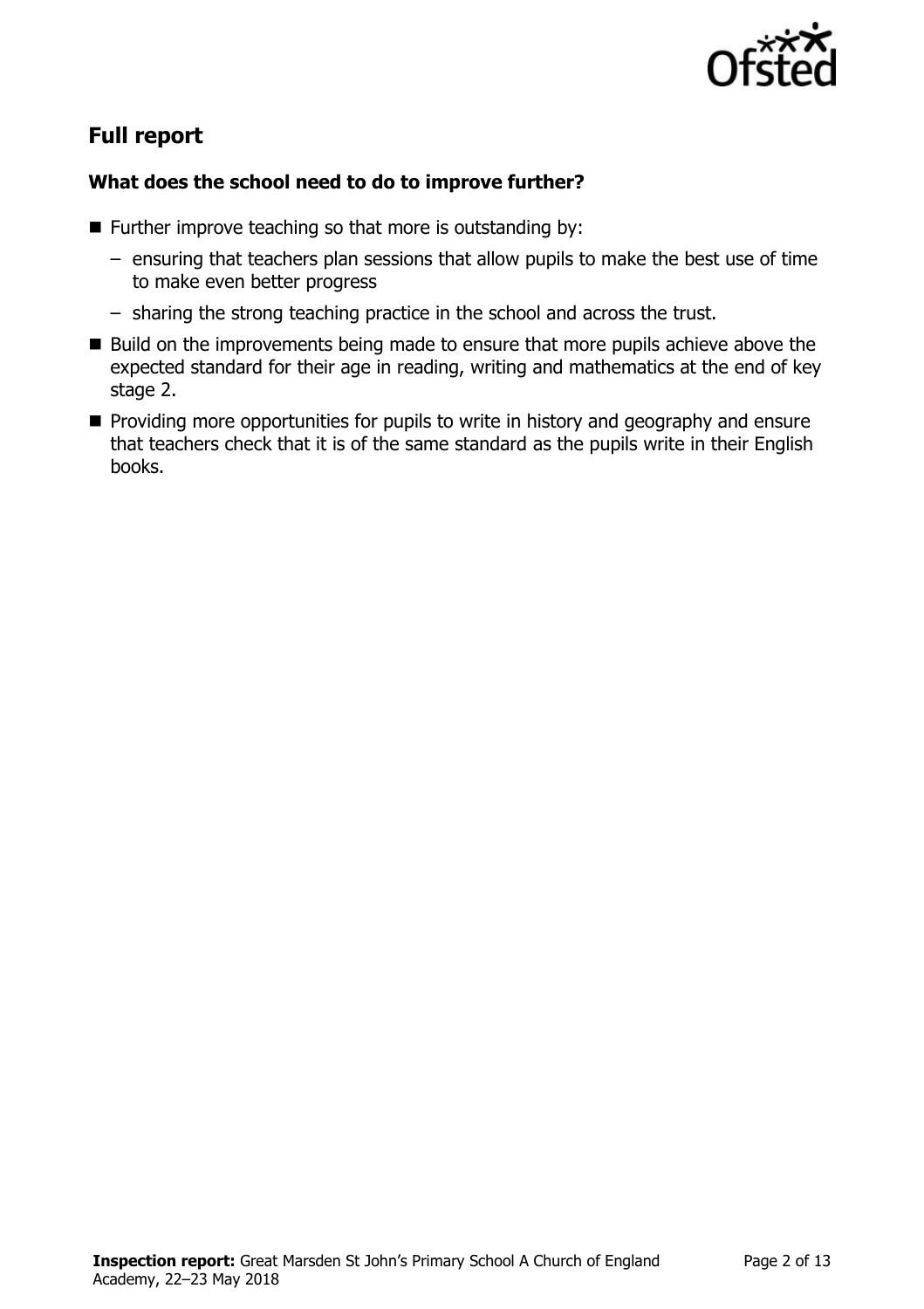

# **Inspection judgements**

#### **Effectiveness of leadership and management Good**

- $\blacksquare$  There have been considerable changes in staffing since the inception of the academy, which have posed significant challenges. Nevertheless, the determination of the headteacher and governors to improve the quality of teaching and learning has paid dividends. Weaknesses have been addressed, and quality support continues to be provided where further improvement is expected.
- Leaders at all levels share the headteacher's drive and passion that the school should provide the very best for its pupils every day. Leaders and governors have an accurate view of the strengths and weaknesses in the school. They are aware of what still needs to be done to improve further. School plans set priorities that are tackled systematically and are resulting in good teaching, good personal development, behaviour and welfare, and improving pupils' outcomes.
- Senior leaders for English, mathematics and the curriculum check the quality of teaching thoroughly and set high standards. Leaders ensure that teachers use the school's teaching sequences consistently well and this is supporting good improvements in pupils' learning.
- Systems for managing the performance of staff are organised effectively. These systems ensure that teachers and learning support assistants are focused on the school's priorities. The headteacher is committed to developing the skills and expertise of all staff. Teachers and teaching assistants indicate that they benefit from effective training in a supportive, positive ethos.
- Leaders ensure that the pupil premium funding is used successfully to benefit disadvantaged pupils. There are specific interventions to support learning and to enable this group of pupils to participate in a broad range of opportunities to support their academic, social and emotional development. As a result, differences between the achievement of disadvantaged pupils and other pupils nationally have diminished over time.
- Staff promote pupils' spiritual, moral, social and cultural development effectively and this is reflected in the good conduct of pupils. The leaders' deeply held values of diversity, tolerance, kindness and respect regularly feature in school assemblies. A display of pupils' work celebrated their diversity about faiths and families with statements such as, 'I am proud to be different.' Pupils learn about democracy through the work of the school council. The older pupils set an excellent example to the younger ones in the way they commit to fair play. These initiatives help to prepare pupils very well for life in modern Britain.
- Leaders focus on the key skills of reading, writing and mathematics within the curriculum. They also provide a range of subjects that are enhanced by a variety of educational visits, which ensures that learning is a very enjoyable experience for pupils. However, leaders do not always ensure that all of the most able are provided with a curriculum to stretch them to the higher levels.
- Leaders have used the additional physical education and sport funding to increase the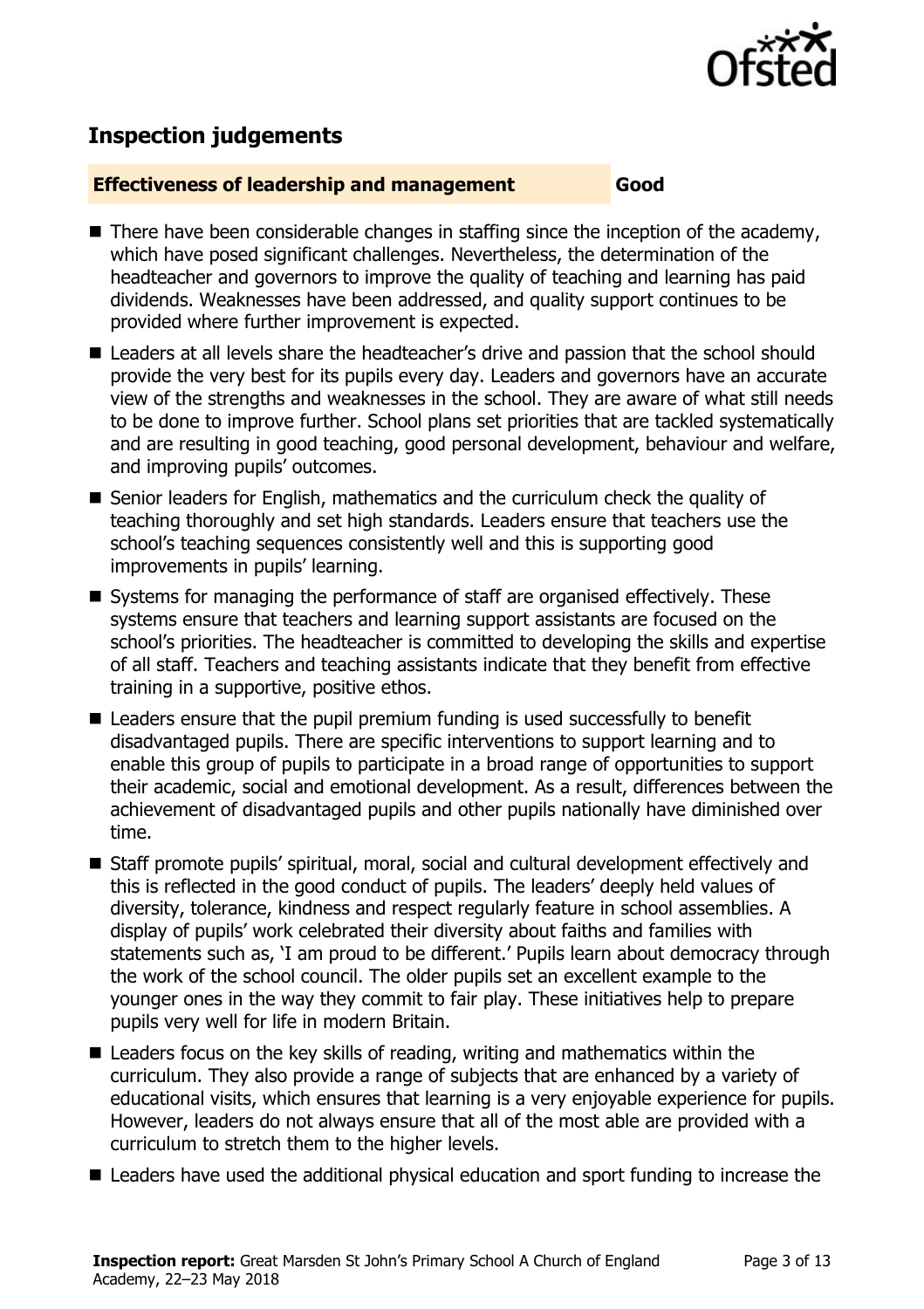

range of sports available for pupils. Pupils are very appreciative of the wide range of clubs and sporting activities, such as football and tennis. Along with staff the pupils enjoy the 'Up and active' club. Pupils are made aware that their health and well-being are important.

- The school has worked effectively with Cidari Trust. Since the school joined the trust in March 2015, directors have taken appropriate strategic action to support the leadership. The trust respects the autonomy of the school leadership to drive the improvement of the school.
- The school's information indicates that leaders and governors have secured the confidence of parents. Responses to regular school questionnaires show that parents think that their children are safe, well looked after and that they learn well. As one parent said, 'St John's is a good school, the teachers are friendly and listen to parents.' Inspectors agree.

### **Governance of the school**

- Following a period of turbulence, the governing body has recruited governors that have a range of expertise and skills. As a result, governors now provide an effective body that challenges and supports school leaders. Governors hold leaders to account for the performance of the school.
- Governors are well informed because they are provided with high-quality, detailed information by the headteacher and other senior leaders. Some governors take on responsibility for liaising with senior leaders on aspects of the school's provision, such as safeguarding, special educational needs, finance and the curriculum.
- They visit the school regularly and engage with senior leaders in monitoring teaching and learning. In addition, they have engaged in whole-school reviews evaluating aspects of the school's provision, such as the implementation of a broad and balanced curriculum and provision for special educational needs. As a result, governors have a clear understanding about the quality of teaching and learning.
- Governors have a good knowledge of the information about pupils' achievement. They check that additional funding, such as the pupil premium grant, physical education and sport funding and funding for pupils who have SEN and/or disabilities, is spent wisely and is making a positive difference.
- $\blacksquare$  The board of directors of the trust has established strategic vision for the school as a member of the trust. They are well informed about the school's effectiveness.

### **Safeguarding**

- The arrangements for safeguarding are effective.
- **Pupils' welfare is of the utmost importance to staff. The culture of the school is built on** promoting pupils' safety, happiness and well-being.
- Leaders ensure a safe environment for pupils through regular and detailed risk assessments. Staff are vigilant in keeping pupils safe. The school's policies and procedures ensure that staff are well placed to spot concerns and act appropriately.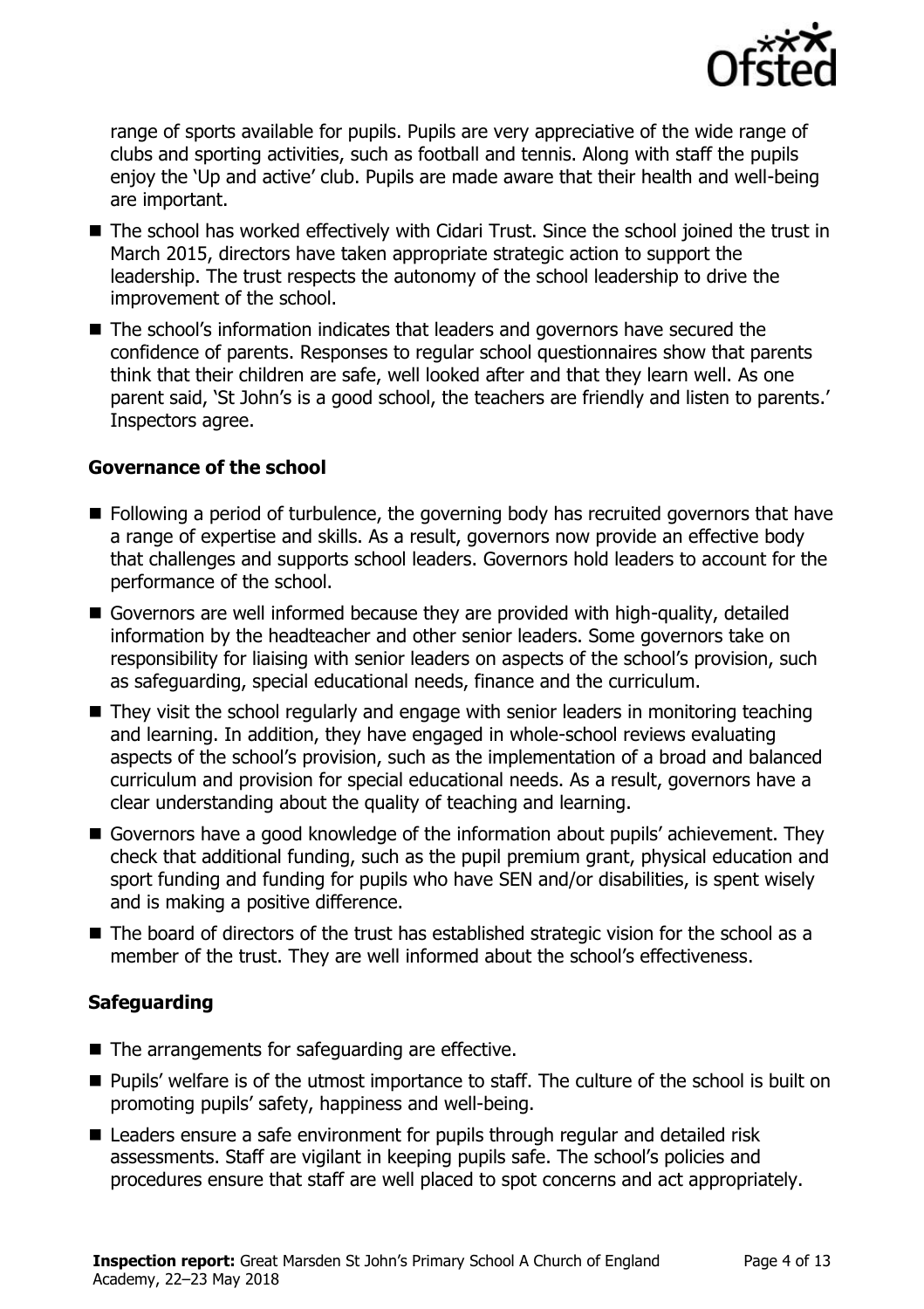

Where concerns are noted, designated senior leaders work closely with appropriate agencies to ensure that pupils and their families receive the support they need.

- Staff make themselves available throughout the school day and beyond to ensure that pupils and families receive the support they need. The school maintains an up-to-date and accurate record of all appointments.
- Leaders are very active to ensure that pupils understand their own role in ensuring that they keep themselves safe.

## **Quality of teaching, learning and assessment Good**

- Classrooms are lively, exciting places where teachers present activities in interesting ways. Relationships between adults and pupils are particularly strong and contribute greatly to good learning and progress. Pupils want to succeed because they enjoy what they are doing. Teaching is improving, although the best practice is not shared to ensure that all benefit from the skills of others.
- $\blacksquare$  In mathematics, teachers ensure that skills are taught in a logical way that builds on previous learning. Teachers ask pupils why they choose certain methods in their work. This enables pupils to apply their knowledge to solving problems systematically. This was evident in Year 6. These pupils were very skilled in using the correct technical language to describe their work in order to solve problems using shapes.
- The teaching of writing is an area that the school has worked hard to develop. Teachers use stimulating ideas so that pupils are keen to write and do so with great imagination. The good quality of written work in their English books is consistent in all classes throughout the school.
- Reading is improving and phonics (letters and the sounds they represent) is taught effectively. This is helping, for example, readers in Year 2 to gain in confidence and fluency in reading. At key stage 2, reading has been prioritised by the school leaders. Teachers now provide daily reading sessions and check that pupils have access to a wide range of texts.
- The good ratio of adults to pupils makes a strong contribution to good learning because pupils get the support they need. Pupils who need to catch up are given effective support. The work of the adults who support those who have SEN and/or disabilities is of high quality. These pupils are given just the right level of support to help them gain the confidence to achieve well.
- Teachers ensure that learning is effective in a range of subjects. Pupils enjoy opportunities to explore and investigate. Year 6 cooperated well and made good progress in carrying out an experiment to explore the features of light in a study of refraction. Year 4 pupils used their iPad effectively to research information about Anglo-Saxon gods. While they enjoy these experiences, their teachers are keen to ensure that they engage in more history and geography work and improve their writing in these subjects.
- Sometimes teaching is less effective because on occasions teachers do not have high enough expectations, particularly in what they demand of their most able pupils at key stage 2 in reading, writing and mathematics. Sometimes work is too easy and pupils do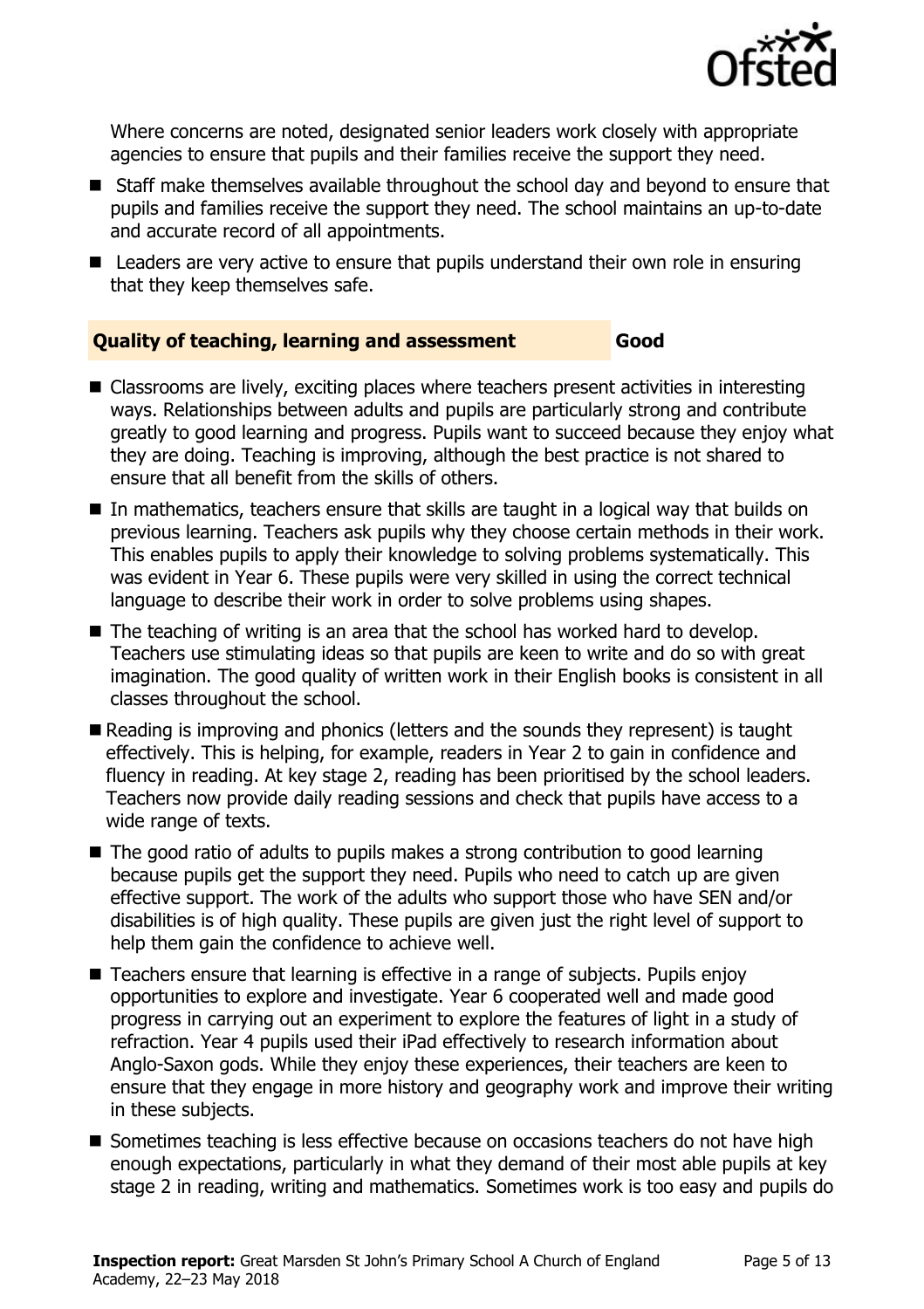

not always maximise the time they have to complete their work. This can limit the progress of some pupils, particularly the most able.

#### **Personal development, behaviour and welfare Good**

#### **Personal development and welfare**

- The school's work to promote pupils' personal development and welfare is outstanding.
- The leaders of the school place a strong emphasis placed on developing pupils' mental well-being. Pupils' social understanding and moral purpose is a significant strength of the school. It permeates all aspects of pupils' experience, ensuring that pupils develop skills, attitudes and dispositions that will enable them to make a highly positive contribution to society. The caring and inclusive culture of the school enables pupils to thrive.
- Pupils are self-confident and self-assured. They have a well-informed understanding of different religious beliefs and cultures. They show a deeply held respect for others and a genuine tolerance of people's different characteristics. Assemblies are a key feature in promoting the values of the school. During the inspection pupils reflected deeply on appreciating the ideas of others. They provided very mature contributions in a wholeschool assembly.
- **Pupils are aware of and know how to protect themselves from a range of dangers. For** example, pupils are aware of the risks of using the internet and social media. They explain how to protect themselves online. Pupils know about their right to be safe from sexual abuse or exploitation and explain ways of recognising and reporting concerns.
- **Pupils said that bullying is very rare. Where it has happened, it has been dealt with** effectively. Pupils feel that they can talk to any member of staff if they have any worries. All the pupils spoken to during the inspection appreciated the 'worry boxes', which help them to grow in confidence.
- **Pupils have many opportunities to take genuine responsibility and develop leadership** skills. Their views are sought by leaders on many aspects of school life. The school council members show great maturity and understand their role to represent others.
- The daily dining experiences at lunchtimes, including a balanced diet, good hygiene and table manners, help pupils to understand the importance of healthy eating. Pupils benefit from a wide range of physical activities and learn about the importance of physical activity in their science lessons.

### **Behaviour**

- The behaviour of pupils is good. The school is a calm and orderly environment. Pupils conduct themselves sensibly inside the school and in the playground, where they are closely supervised by adults.
- **Pupils understand the teachers' expectations for their behaviour and the consequences** for not behaving in a positive way. Pupils follow instructions and respond to adults' requests for calmness and orderliness.
- **Pupils play happily together in the playground. They enjoy each other's company and**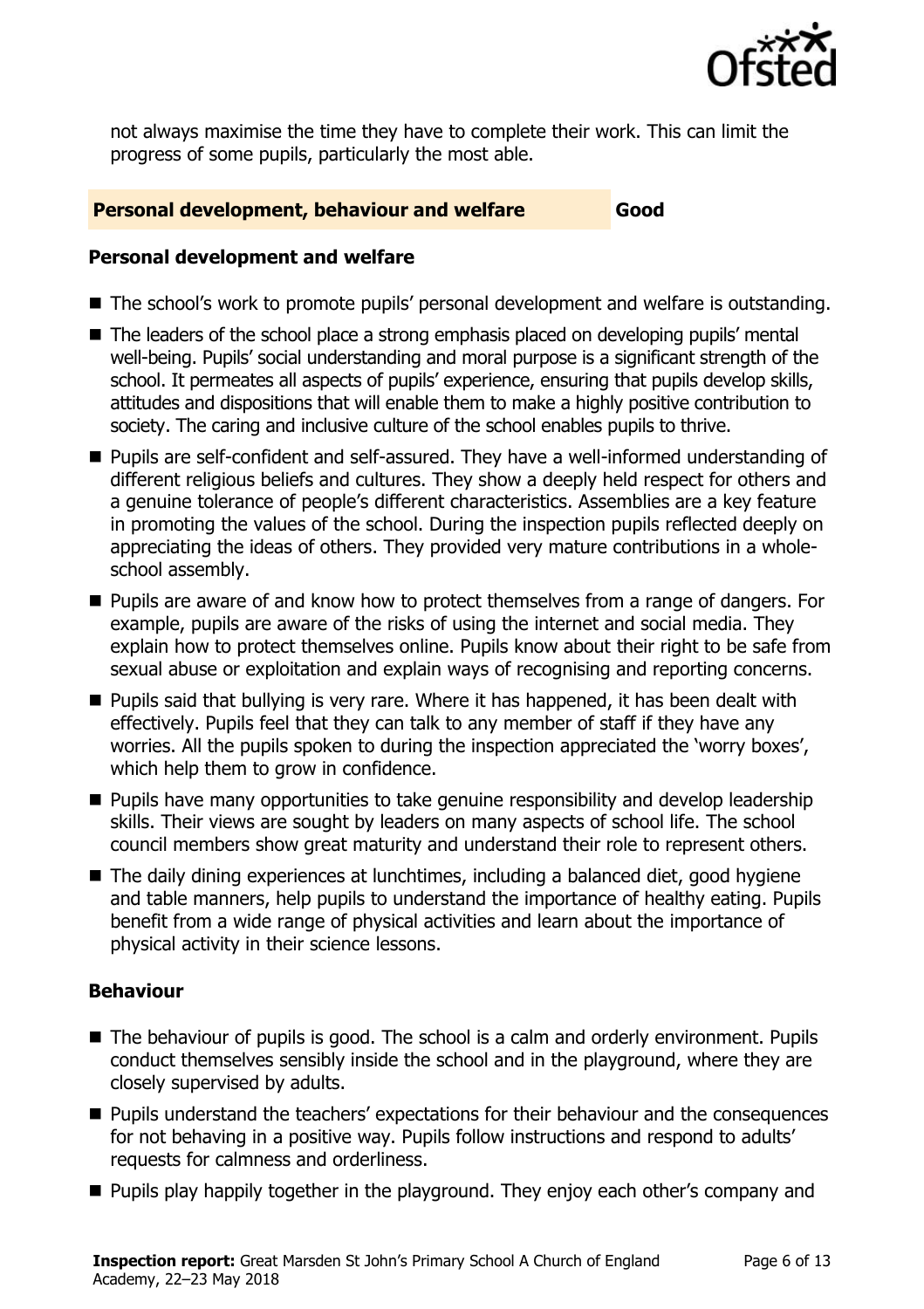

take care not to hurt or offend one another. The older pupils are always on hand to offer friendly help or advice if fallings-out do occur.

- **Pupils show positive attitudes to learning and work cooperatively in most lessons. They** value each other's points of view and help one another with their work. They listen to their peers and to adults and show consideration for views that may be different from their own. On occasions, particularly when teachers' planning restricts the involvement of pupils, some do not maximise their time on tasks to make the most of their learning opportunities.
- **Pupils'** enjoyment of school is reflected in their high rates of attendance, which are above the national average. Leaders have a robust system to check pupils' attendance. Where it is the case that pupils are finding attendance difficult, their absences are followed up swiftly on the first day and the school liaises with local authority agencies where there are concerns about absence.

#### **Outcomes for pupils Good**

#### ■ Current pupils' work in books, in all year groups, shows that pupils across the school are making good progress in reading, writing and mathematics. Lower-attaining pupils who need to catch up in order to achieve appropriate standards for their age are well catered for in lessons. There are an increasing number who arrive during the school year and some have little or no English. They receive effective additional support and, as a result, they catch up to where they should be.

- **Pupils make good progress in their reading, writing and mathematics at the end of key** stage 1, which is at the expected standard. This has been sustained over the last two years.
- Outcomes at the end of key stage 2 are rising. By the end of Year 6, pupils make good progress in reading, writing and mathematics. An increasing number reach the standard expected for their age in 2017, which represents good progress, given pupils' starting points. A minority of pupils do not yet reach the highest levels of attainment of which they are capable in reading, writing and mathematics.
- $\blacksquare$  Reading is a strength of the school. The younger pupils enjoy their phonics sessions and are achieving in line with the expected standard. Across the school, pupils read regularly and enthusiastically. By the end of Year 6, most pupils read fluently and with understanding.
- **Pupils enjoy writing and an increasing number are achieving at the expected standard** for their age.
- **Pupils work hard in all classes to practise their basic mathematical skills and use them** to solve mathematical problems. Leaders have prioritised the development of reasoning and many pupils can explain how they have worked out calculations, and why they have chosen certain approaches to solve. Progress in mathematics is good.
- The effective use of the pupil premium funding has diminished the differences that existed between the attainment of disadvantaged pupils and that of other pupils. There is now little or no difference in the standards achieved by disadvantaged pupils in the school. As a result, difference have diminished with other pupils nationally.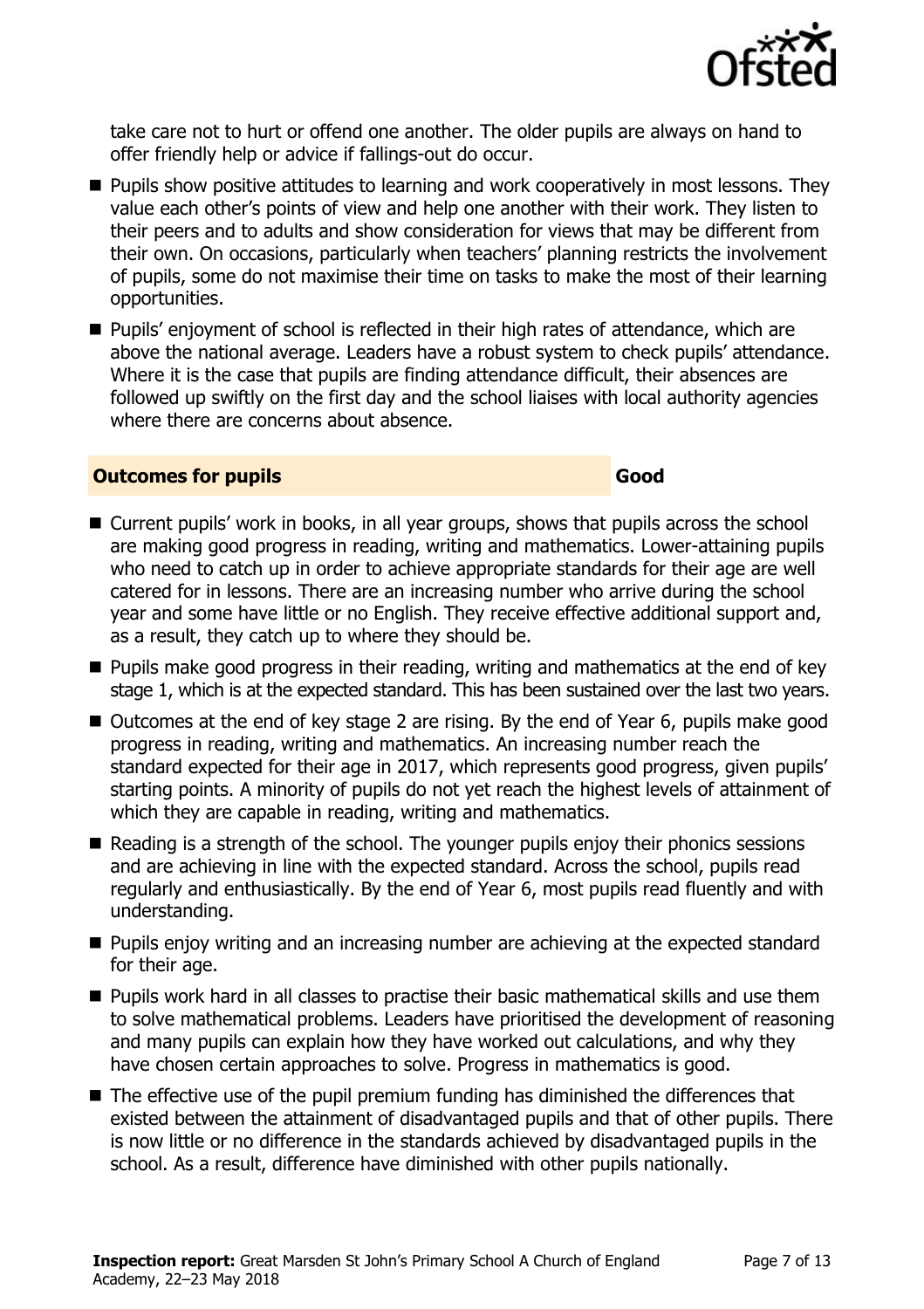**Inspection report:** Great Marsden St John's Primary School A Church of England Academy, 22–23 May 2018

- Analysis of the current work of pupils who have SEN and/or disabilities shows that they make good progress from their individual starting points. They benefit from the effective support of teaching assistants, who ensure that their learning needs are met.
- Some of the most able pupils do not make as much progress as they could. They have underachieved in the past. Improved assessment systems now ensure that these pupils are identified, and leaders are currently working with teachers to plan lessons to challenge these pupils more effectively so that they make the rapid progress of which they are capable, especially in reading, writing and maths in key stage 2.
- Pupils develop good skills and understanding in science. By the end of key stage 2, they reach broadly average standards. Good-quality physical education experiences develop levels of teamwork, stamina and physical agility. Skills and understanding in other subjects, including history and geography, are not always as well advanced. Pupils do not write at their best standard in these subjects.

#### **Early years provision Good Good**

- The quality of early years education has been sustained since the last inspection and remains good.
- Effective leadership in early years means that children get off to a good start in school. The early years leader has a good knowledge of the early years curriculum and knows the children well. Provision is effective because staff work hard to ensure that the provision meets children's needs as well as possible. As a result, children achieve well across all areas of learning.
- When pupils join the Reception class, many have weak skills compared to typical fouryear-olds. The good teaching they receive ensures that they make strong progress. By the time they finish the Reception Year, most have reached the good level of development necessary to prepare them for the demands of Year 1.
- Children settle quickly in to school life because staff create a caring, nurturing, ordered environment. This helps children feel safe and confident. The well-established routines ensure that pupils learn quickly to behave well, to follow instructions, to take turns and to play sensibly together.
- Teachers work closely with parents to find out what children can and cannot do when they start school. Teachers review this continuously to build a picture of children's growing skills and interests. Teaching is planned carefully to take account of children's interests and to systematically build on their knowledge, skills and understanding. This is why all groups of children, including those who are disadvantaged, make good progress.
- Teachers and teaching assistants guide and support children's learning skilfully. When they are working with a group, teachers direct children well to practise their reading, writing and number skills. When children are playing, adults keep an eye on what they are doing and listen to their conversations. When an opportunity arises, the adult interjects with a comment or a question that reinforces what children know or prompts them to think differently.
- Children are captivated by the exciting activities on offer. For example, during the

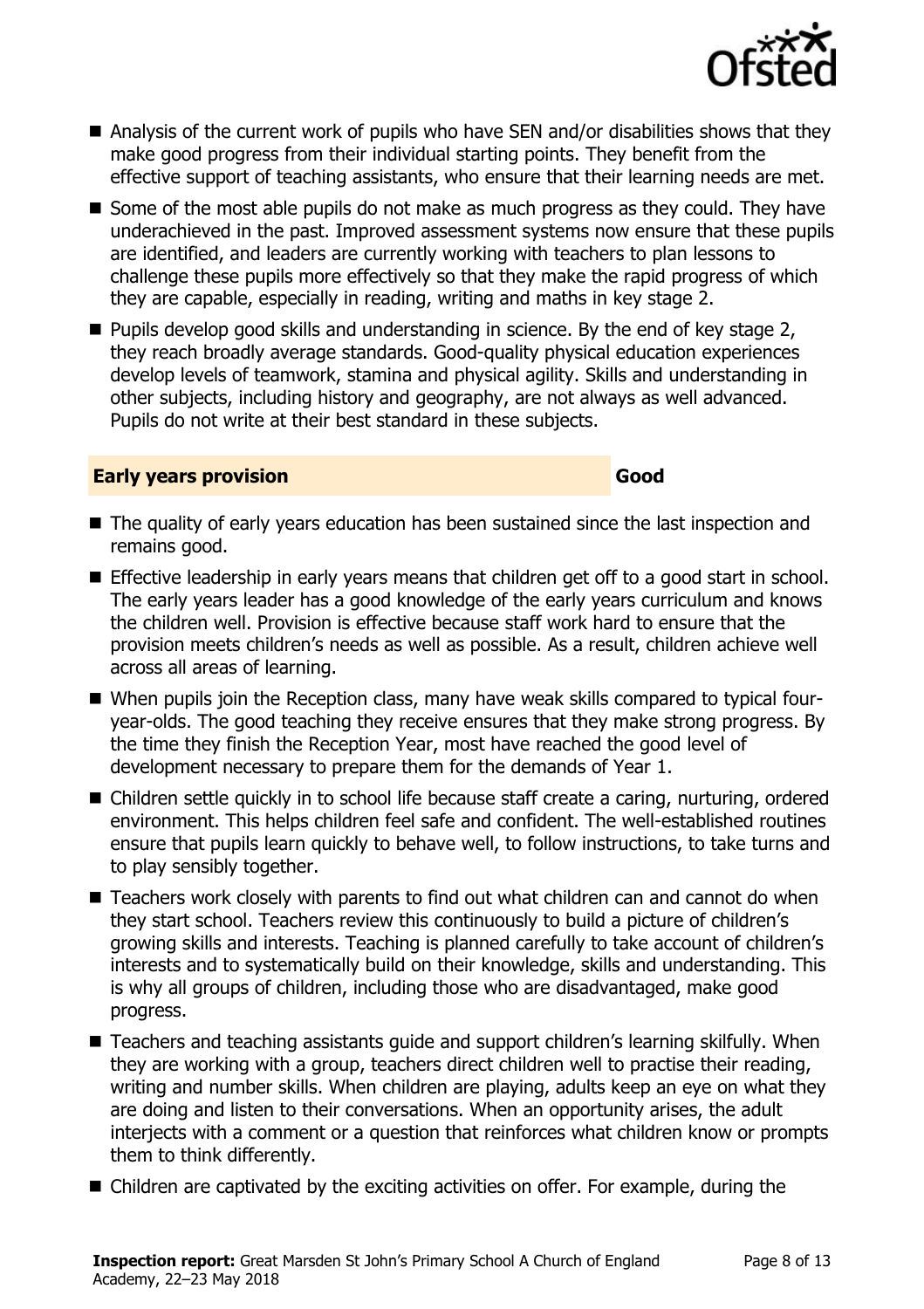

inspection, children developed some good language as they made soup out of leaves, soil and water in the outdoor area. With the support of one of their teachers, another group developed some precise language about insects. A small group demonstrated mature concentration in exploring capacity in the water area while their friends focused on counting onwards and backwards using numbers up to 20.

■ Overall the early years environment provides a stimulating place for the children to learn.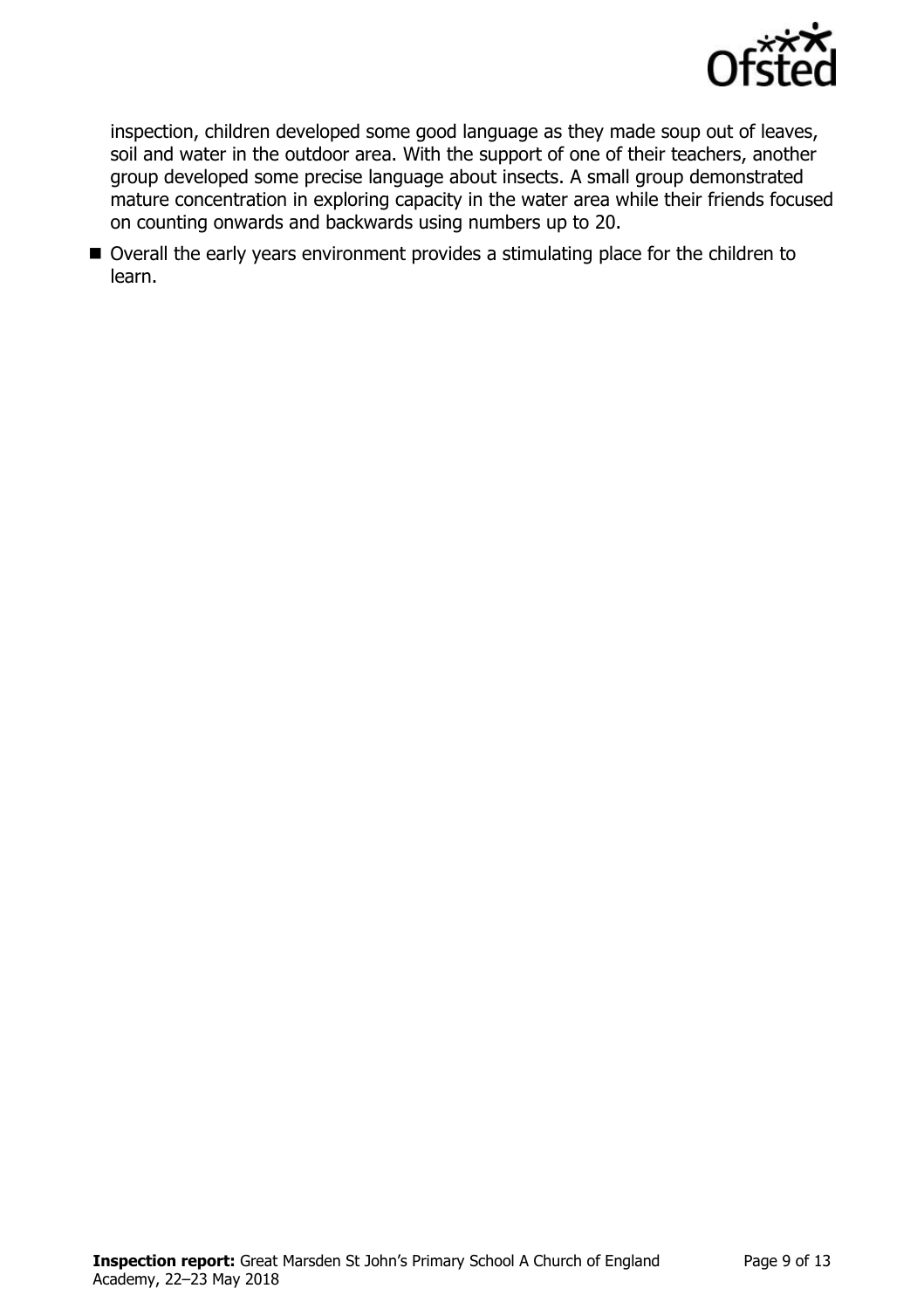

## **School details**

| Unique reference number | 141981     |
|-------------------------|------------|
| Local authority         | Lancashire |
| Inspection number       | 10046608   |

This inspection of the school was carried out under section 5 of the Education Act 2005.

| Type of school                      | Primary                             |
|-------------------------------------|-------------------------------------|
| School category                     | Academy                             |
| Age range of pupils                 | 4 to 11                             |
| <b>Gender of pupils</b>             | Mixed                               |
| Number of pupils on the school roll | 207                                 |
| Appropriate authority               | Board of trustees                   |
| Chair                               | Daphne Durham                       |
| <b>Headteacher</b>                  | Michaela Underwood                  |
| Telephone number                    | 01282 615055                        |
| Website                             | www.st-johns-nelson.lancs.sch.uk    |
| Email address                       | bursar@st-johns-nelson.lancs.sch.uk |
| Date of previous inspection         | Not previously inspected            |

### **Information about this school**

- The school is smaller than the average-sized primary school in England. It became an academy on 1 June 2015, sponsored by the Cidari Trust.
- The early years provision comprises a Reception class which children attend full time.
- The proportion of disadvantaged pupils, those eligible for support through the pupil premium, is above average. The pupil premium is additional government funding to support pupils known to be eligible for free school meals and those who are looked after by the local authority.
- $\blacksquare$  The proportion of pupils who have SEN and/or disabilities is average.
- The proportion of pupils whose first language is not or believed not to be English is average and rising. An average proportion of pupils are of White British heritage.
- The school met the government's current floor standards for 2017, which are the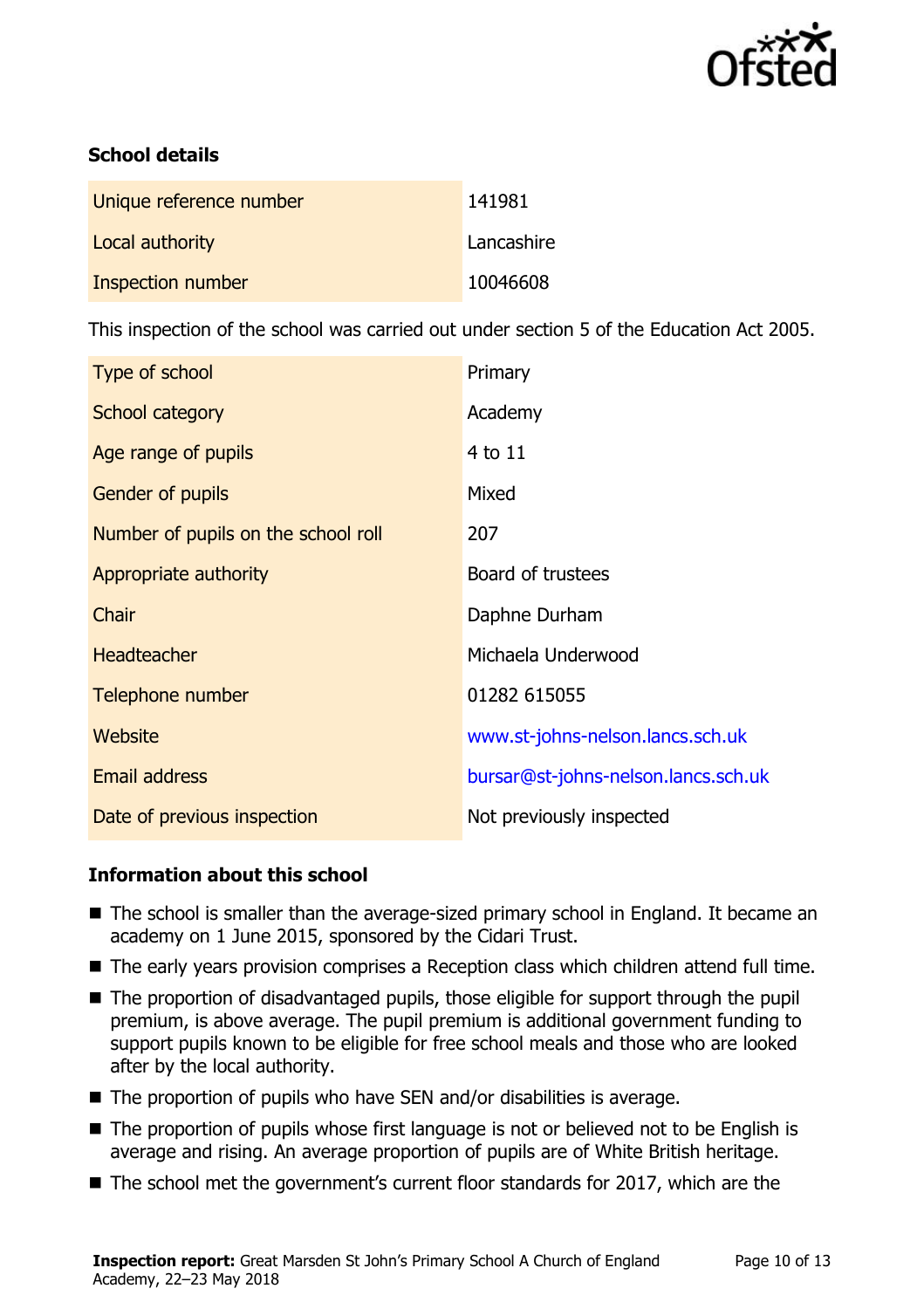

minimum expectations for pupils' attainment and progress in English and mathematics by the end of Year 6.

■ There have been a number of changes in staffing, class organisation and governance since the previous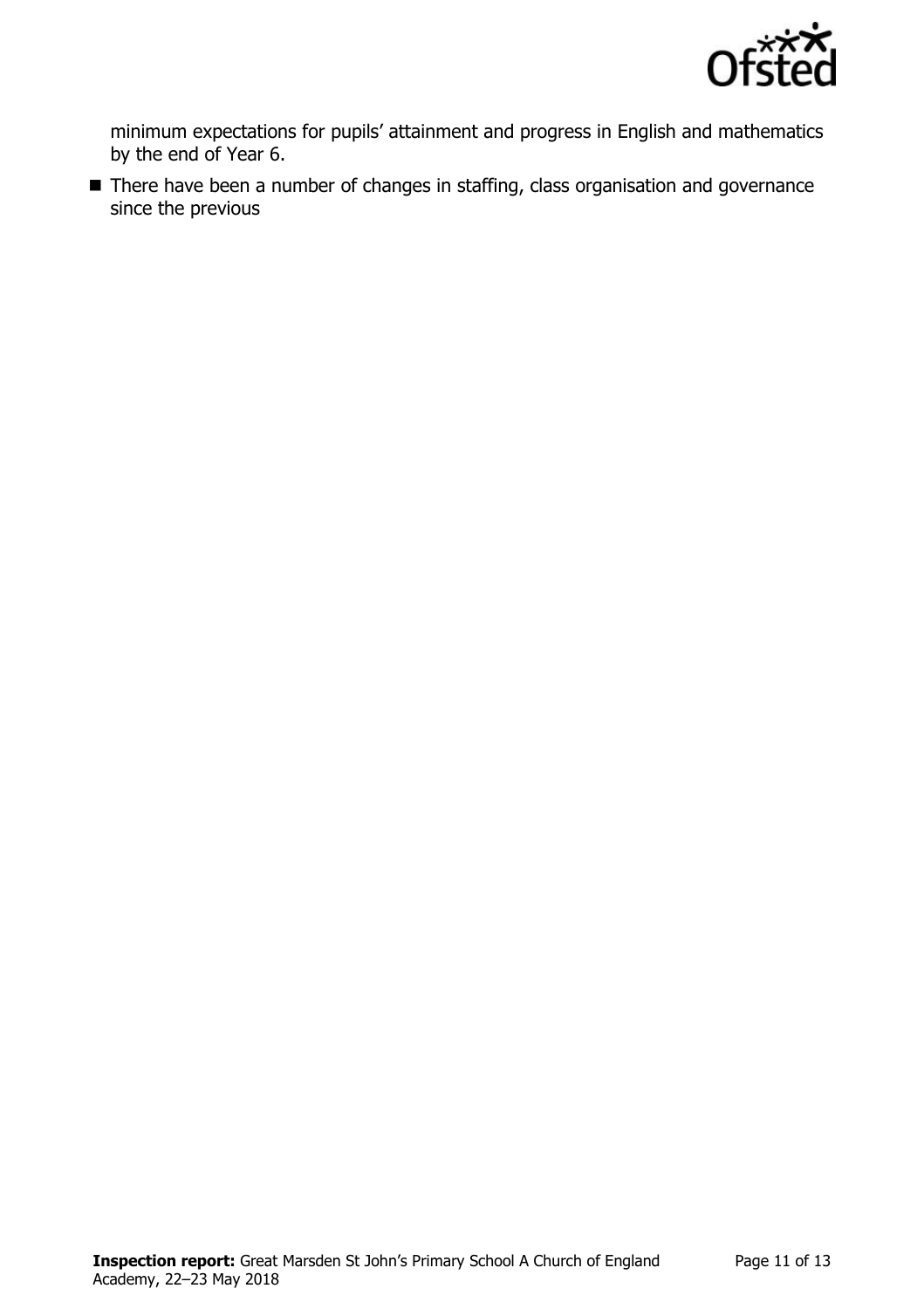

# **Information about this inspection**

- Inspectors observed a wide range of lessons, covering all classes in the school.
- Meetings were held with the headteacher and senior and middle leaders. Inspectors also met four members of the governing body, including the chair and vice-chair. They met a group of pupils at lunchtime on the first day of the inspection. They also met the local authority school improvement partner and the CEO of Cidari Academy Trust.
- **Inspectors examined in detail the quality of work in a wide range of books. They** discussed pupils' work and their learning with them in lessons. Pupils' behaviour was observed during lessons and around the school.
- Inspectors listened to pupils reading during guided reading sessions and talked to them about their reading.
- Inspectors talked to parents as they dropped their children off at school on the first day of the inspection.
- Inspectors looked at the school's work and considered documents including the school's self-evaluation, the school improvement plan and information relating to pupils' achievement. They also considered documents outlining the school's checks and records relating to safeguarding, child protection, attendance and the arrangements for the use of the pupil premium funding and the primary physical education and sports funding.
- Inspectors took into account the school's own parental questionnaires. There were insufficient responses to Ofsted's online questionnaire, Parent View. There were no responses to the pupil and staff questionnaires.

#### **Inspection team**

Andrew Morley, lead inspector **Constanting Constanting Andrew Morley, lead inspector** 

**Chris Metcalfe Chris Metcalfe Ofsted Inspector**